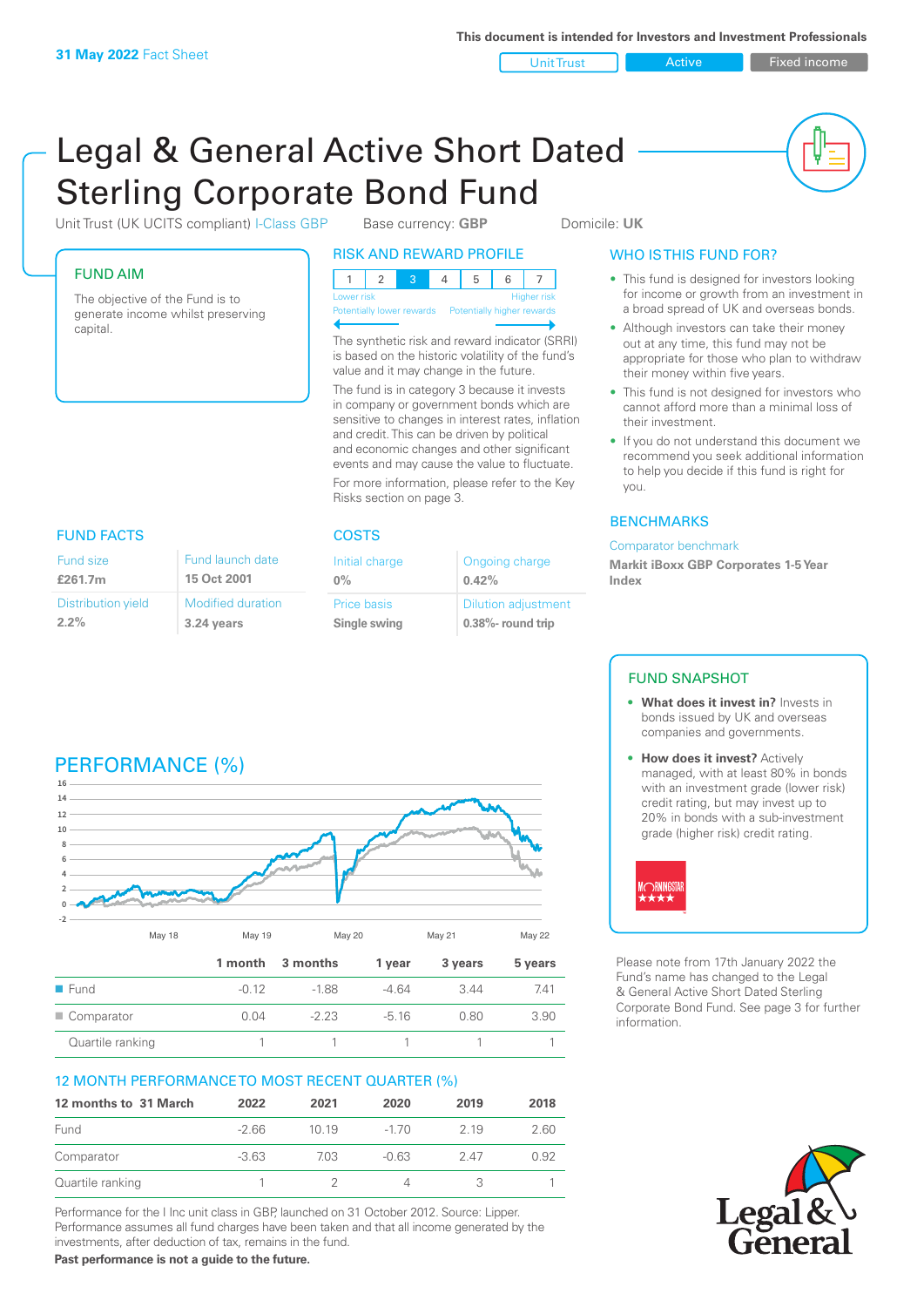Unit Trust (UK UCITS compliant) I-Class GBP

## PORTFOLIO BREAKDOWN

All data source LGIM unless otherwise stated. Totals may not sum due to rounding.





| $\Box$ 0 - 5 Years          | 77 6 |
|-----------------------------|------|
| $\blacksquare$ 5 - 10 Years | 20.1 |
| ■ 10 - 15 Years             | 23   |



#### TOP 10 ISSUERS (%)

| International Finance Bank            | 4.8 |
|---------------------------------------|-----|
| National Westminster Bank Plc         | 3.4 |
| Kredit Fuer Wiederaufbau              | 3.2 |
| Lloyds Banking Group Plc              | 3.0 |
| Hammerson Plc                         | 3.0 |
| Goldman Sachs Group Inc               | 25  |
| Credit Suisse Group AG                | 24  |
| Rothesay Life Ltd                     | 22  |
| Royal London Mutual Insurance Soc Ltd | 21  |
| <b>BNP</b> Paribas                    | 2.1 |
|                                       |     |

allowing for any hedging the fund may use. We aim to hedge the portfolio 100% back to the base currency.

This is the currency breakdown before

#### CREDIT RATING (%)

| AAA        | 10.6    |  |
|------------|---------|--|
| AA         | 10.9    |  |
| А          | 17.0    |  |
| <b>BBB</b> | 45.6    |  |
| $<$ BBB    | 7.4     |  |
| <b>NR</b>  | $0.9-1$ |  |
| Cash       | 7.6     |  |
|            |         |  |

#### COUNTRY (%)

| United Kingdom       | 55.2 |
|----------------------|------|
| <b>United States</b> | 14.0 |
| Germany              | 7.0  |
| France               | 5.1  |
| Switzerland          | 4.7  |
| Australia            | 2.2  |
| Supranational        | 1.9  |
| Spain                | 1.7  |
| Canada               | 1.7  |
| Other                | 6.6  |
|                      |      |

#### SECTOR (%)

| Banks                    | 31.1 |
|--------------------------|------|
| Sovereign                | 12.3 |
| Insurance                | 9.4  |
| ABS                      | 9.1  |
| <b>Real Estate</b>       | 8.3  |
| Cash and Equivalents     | 7.6  |
| Consumer Goods           | 6.0  |
| Utilities                | 3.8  |
| <b>Consumer Services</b> | 2.9  |
| Other                    | 9.5  |

#### LGIM GLOBAL FIXED INCOME

Legal and General investment Management (LGIM) is one of Europe's largest asset managers and a major global investor, with assets under management of £1.1tn\*.

**Scale and experience** - Our Global Fixed Income team is responsible for over £172 billion\* of actively managed assets with over 80 professionals with an average of 15 years' industry experience bringing together a blend of expertise to the management of regional and global fixed income portfolios. As part of the wider Legal & General Group, and as one of the leading global bond investors in the industry, we believe that we have a unique insight into providing suitable investment solutions that meet our clients' wider needs.

**Macro-thematic approach** - Our investment process combines top-down fundamental macro analysis with bottom-up stock selection, focusing on identifying turning points and new themes that drive long-term performance. Our integrated approach has helped LGIM to successfully manage portfolios and deliver risk-adjusted performance across our range of active funds.

\*Source: LGIM internal data as at 30 June 2019. The AUM disclosed aggregates the assets managed by LGIM in the UK, LGIMA in the US and LGIM Asia in Hong Kong. The AUM includes the value of securities and derivatives positions.



#### FUND MANAGERS

Mark is a senior UK investment grade portfolio manager with responsibility for LGIM's retail funds and head of Pan European credit at LGIM. Mark joined LGIM in 2014 from AXA Investment Managers where he was Head of Credit, UK, and was closely involved with AXA's successful entry into buy and maintain credit.

James is a Fund Manager in the UK Credit team. He joined LGIM in June 2012 working in the Credit Strategy team and progressed to the UK Credit team in January 2013. James is IMC qualified and a CFA Charterholder.